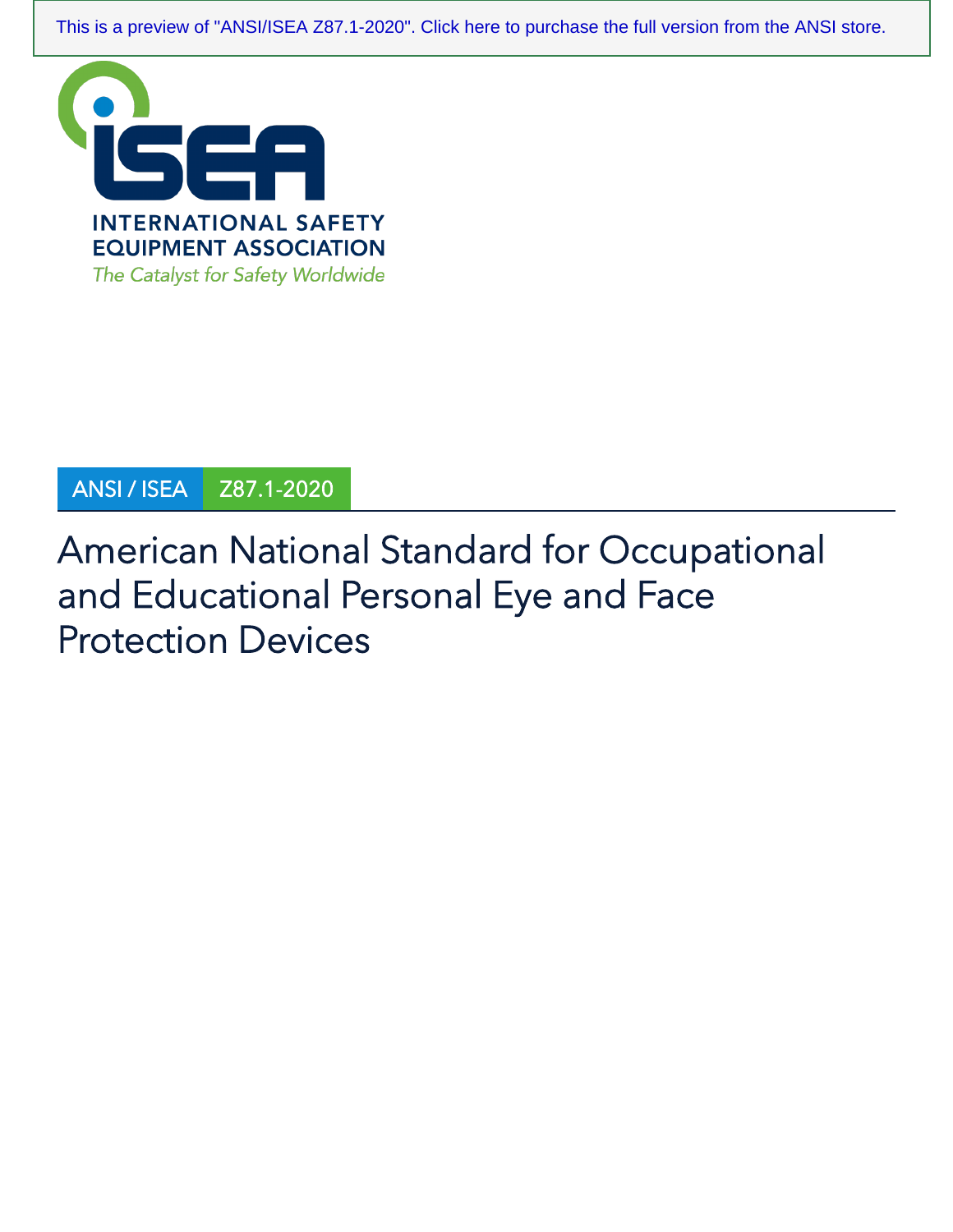[This is a preview of "ANSI/ISEA Z87.1-2020". Click here to purchase the full version from the ANSI store.](https://webstore.ansi.org/Standards/ISEA/ANSIISEAZ872020?source=preview)

**ANSI/ISEA Z87.1-2020 Revision of** ANSI/ISEA Z87.1-2015

**American National Standard Occupational and Educational Personal Eye and Face Protection Devices**

Secretariat **International Safety Equipment Association**

Approved March 11, 2020 **American National Standards Institute, Inc.**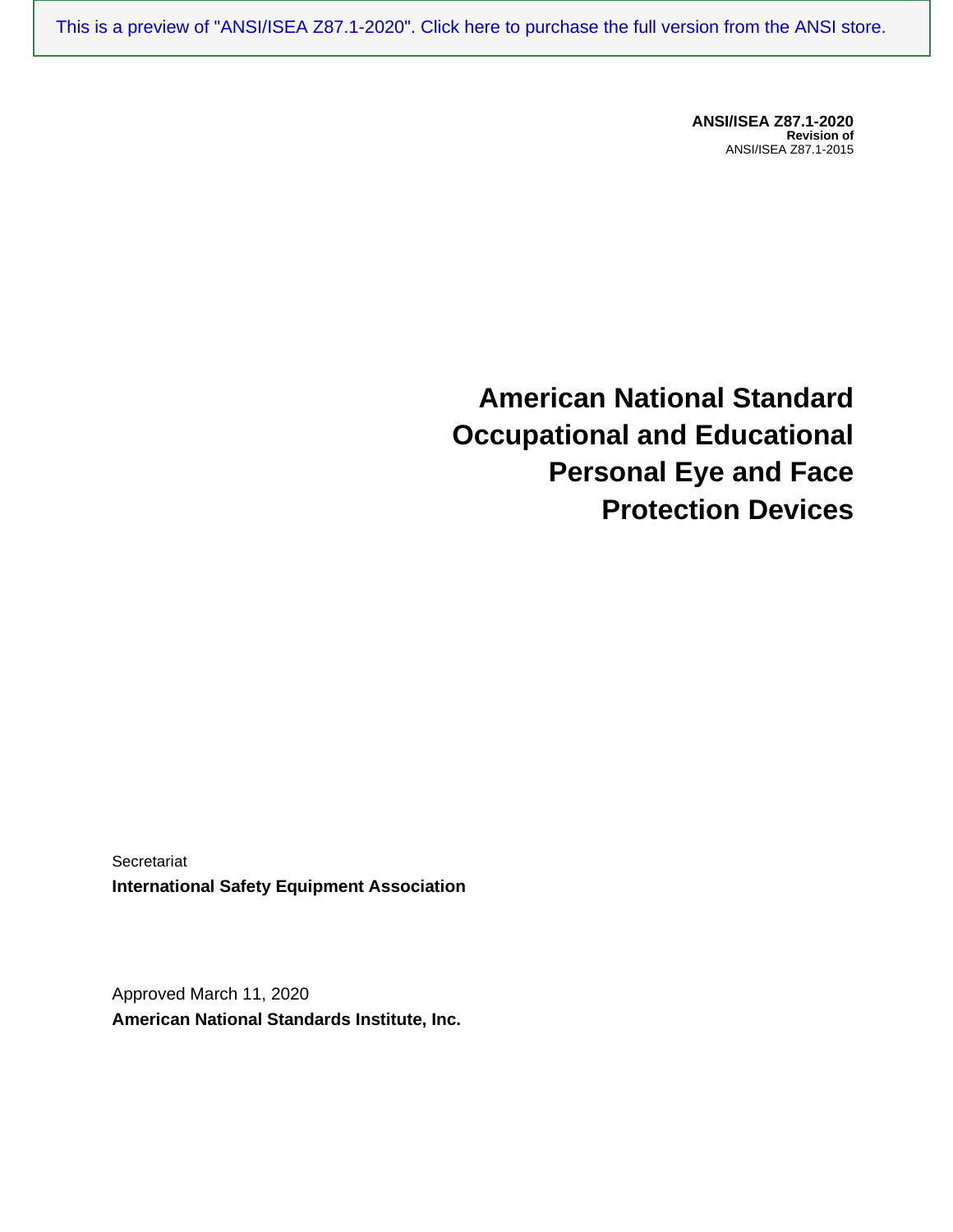# **American National Standard**

An American National Standard implies a consensus of those substantially concerned with its scope and provisions. An American National Standard is intended as a guide to aid the manufacturer, the consumer, and the general public. The existence of an American National Standard does not in any respect preclude anyone, whether they have approved the standard or not, from manufacturing, marketing, purchasing, or using products, processes, or procedures not conforming to the standard. American National Standards are subject to periodic review and users are cautioned to obtain the latest editions.

The American National Standards Institute does not develop standards and will in no circumstances give an interpretation of any American National Standard. Moreover, no persons shall have the right or authority to issue an interpretation of an American National Standard in the name of the American National Standards Institute.

CAUTION NOTICE: This American National Standard may be revised or withdrawn at any time. The procedures of the American National Standards Institute require that action be taken to reaffirm, revise, or withdraw this standard no later than five years from the date of publication. Purchasers of American National Standards may receive current information on all standards by calling or writing the American National Standards Institute.

Published by

**International Safety Equipment Association 1901 North Moore Street, Suite 808, Arlington, Virginia 22209 USA**

Copyright 2020 by ISEA

All rights reserved.

No part of this publication (with the exception of Annex J, Selection Chart) may be reproduced in any form, in an electronic retrieval system or otherwise, without the prior written permission of the publisher.

Printed in the United States of America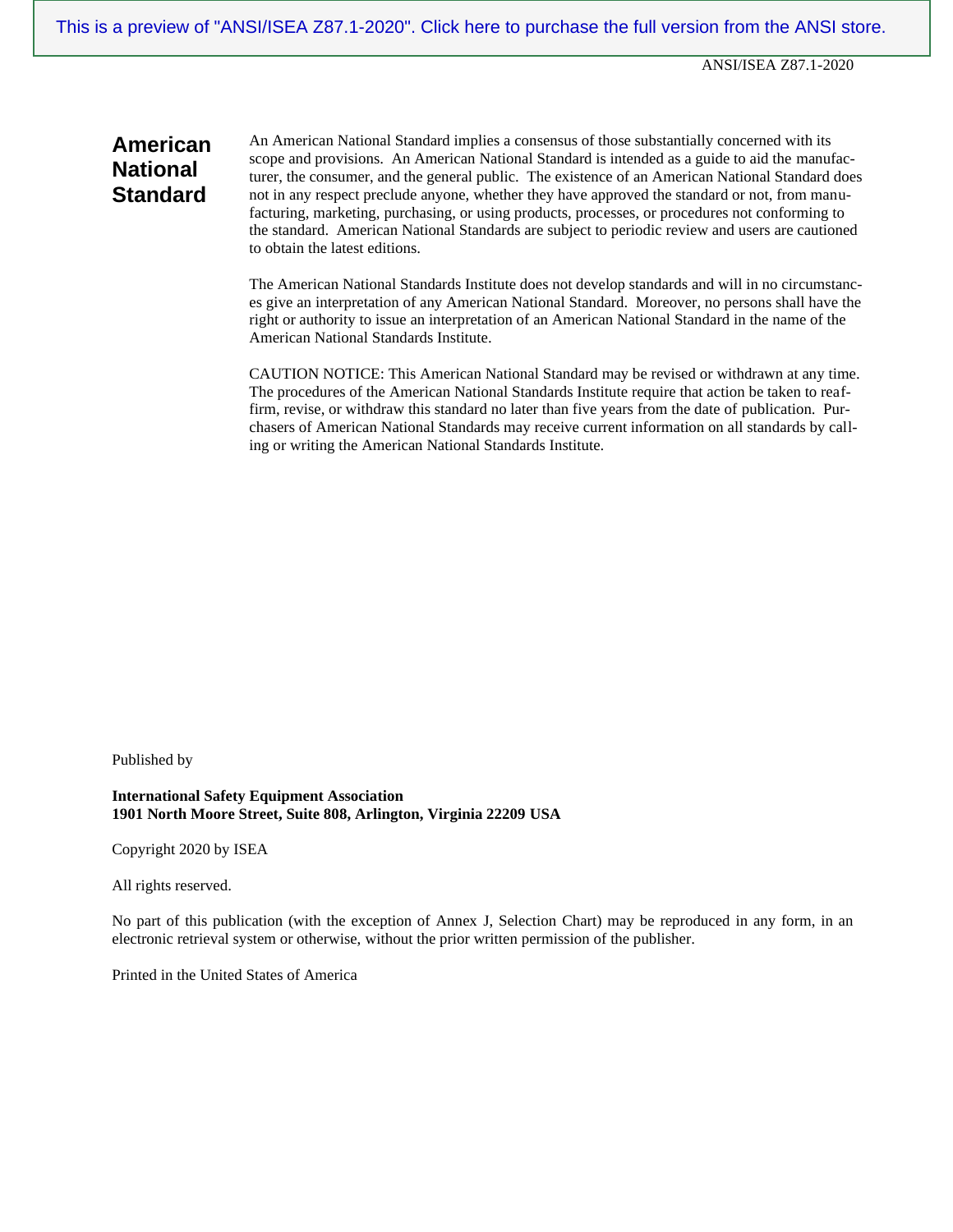## **Foreword** (This Foreword is not a part of ANSI/ISEA Z87.1-2020)

ANSI/ISEA Z87.1-2020 represents the sixth revision of the voluntary industry consensus standard for eye and face protection, which is also codified in regulatory text by the U.S. Occupational Safety and Health Administration obliging employers to provide employees with appropriate safety eyewear and face protection that conforms to the industry standard.

The document continues to focus on product performance and harmonization with global standards in an effort to allow new and innovative designs responsive to workplace hazards and end-user needs. To this end, this current version includes criteria and requisite markings for protectors offering relaxed optics, as an option to the long-standing requirements. This in response to the recognition that certain job tasks and applications, such as those performed by first-responder, firefighting or military personnel, may not need require the stringent optical criteria historically imposed. It is cautioned that protectors with relaxed optics may not be appropriate for industrial applications such machinery operation, precision work, or in laboratory environments, and as such, a proper hazard assessment should be conducted.

Additionally, the 2020 version includes testing, performance and marking criteria for lenses with anti-fog properties. While this lens-only assessment is a departure from a final configuration approach generally applied throughout the standard, it is recognized that fogging can impede a wearer's ability to perform work safely. Such requirements are consistent with criteria in similar global standards and have been incorporated for the benefit of the wearer

Other key updates address the emergence of innovating product designs which past editions did not contemplate. These are seen by changings transmittance allowances and expanded welding filter shades. Additional clarifications have been made throughout to provide consistency in testing execution such as when applying dark-state tolerances for automatic darkening welding filters or determining the minimum coverage area with respect to the specified headform.

Suggestions for improvement of this standard are welcome. They should be sent to the International Safety Equipment Association, isea@safetyequipment.org.

This standard was processed and approved for submittal to ANSI by the Accredited Standards Committee on Safety Standards for Eye Protection, Z87. Committee approval of the standard does not necessarily imply that all committee members voted for its approval. At the time it approved this standard, the Z87 Committee had the following members:

J.P Sankpill, Chairman Jack B. Hirschmann, Jr., Vice-Chairman

**Organization Represented Mame of Representative** American Optometric Association Aaron Zimmerman, O.D., MS

American Society of Safety Professionals Jack B. Hirschmann, Jr. American Welding Society David Sliney Essilor USA J.P. Sankpill ICS Laboratories, Inc. Emmanuel Alabi, O.D., Ph.D.

Individual Member Michael Kertis Individual Member Jack Laptad

Gregory Good, O.D., Ph.D. Keith Whitten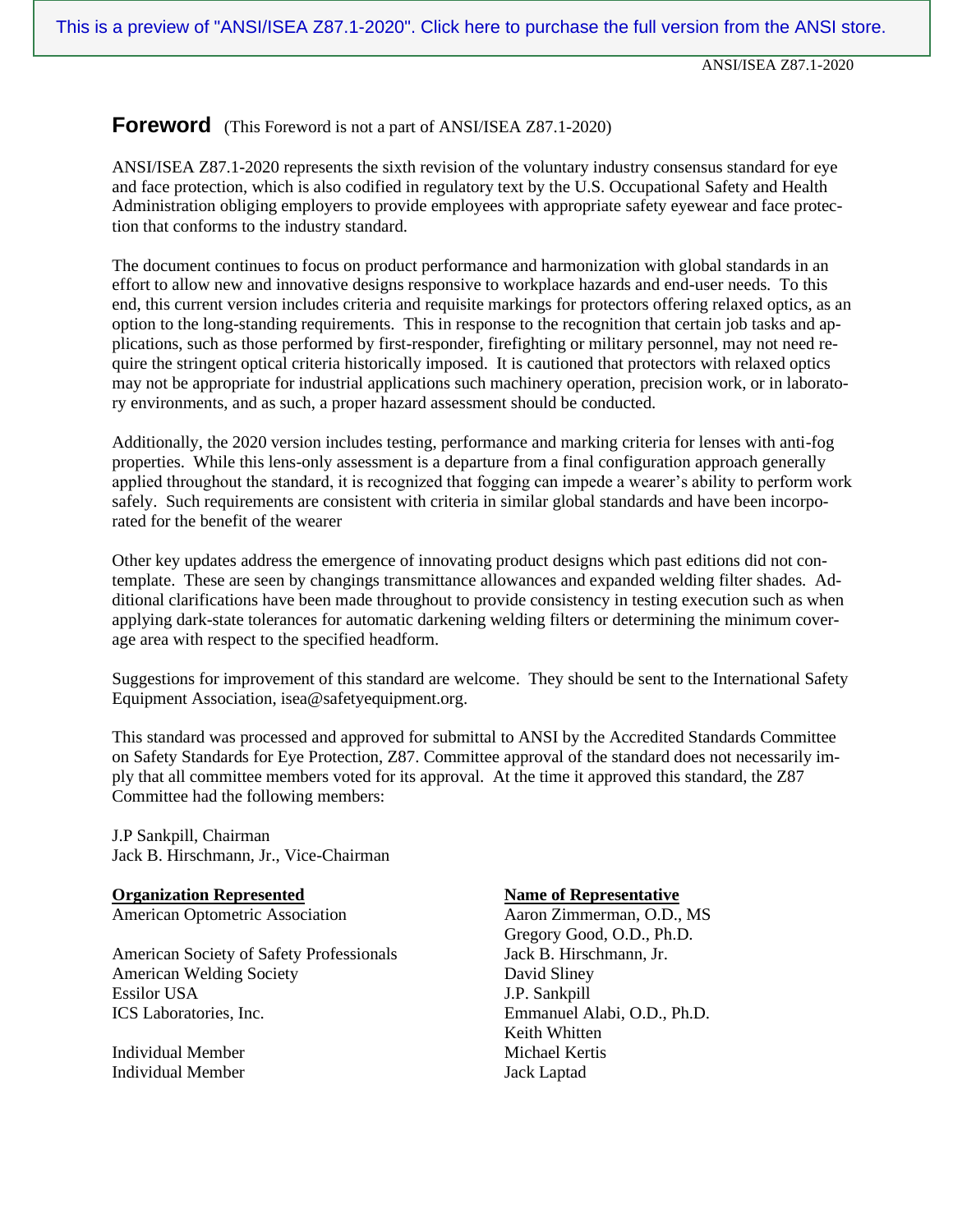International Safety Equipment Association Jud Crosby

Jones and Company<br>
Kimberly-Clark Professional<br>
Gram M. Kline, JD<br>
Bruce Hey<br>
Joann M. Kline, JD Kimberly-Clark Professional The Laboratory Safety Institute James Kaufmann, Ph.D.

3M Company Keith A. Fecteau National Association of Optometrists Rob Fontaine and Opticians Jeremy Swan National Institute for Occupational James R. Harris, Ph.D. Safety and Health (NIOSH) Jonathan Szalajda Optical Laboratories Association Neil Torgersen

Opticians Association of America Tom Hicks Power Tools Institute Al Pierga

Safety Equipment Institute Anna Seiple

U.S. Department of the Air Force LtCol. Luanne Danes

U.S. Department of the Army Major Jin B. Ha

U.S. Department of the Navy LCDR Hong Gao

The Vision Council and Michael Vitale

Walter Surface Technologies Jennifer Panzek Younger Optics Koby Curtis ANSI Z80 Committee Ophthalmic Lenses Dick Whitney

Individual Expert (non-voting) Dale B. Pfriem

Cristine Z. Fargo, CAE Dr. Rajeev Santhappa Michael Vitale Brett Cohen Dean Moran UL LLC David Salter Robin Tutor Robert N. Kang LtCol James Truong Dr. Michael Pattison Tom Sadler Neil Torgersen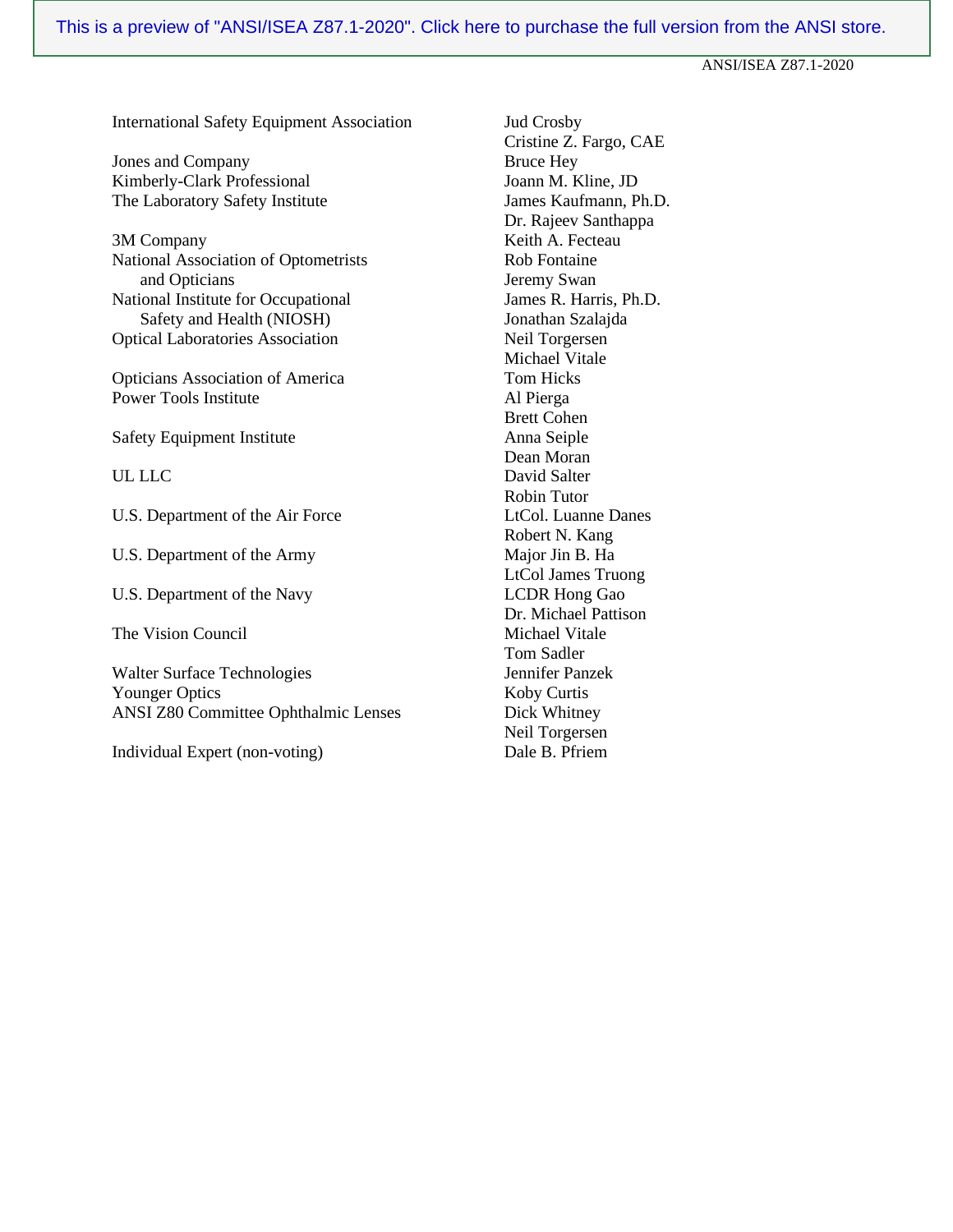# **Table of Contents**

# **TOPIC**

| $\mathbf{1}$   |      |                                                            |  |  |  |  |  |
|----------------|------|------------------------------------------------------------|--|--|--|--|--|
| $\overline{2}$ | 2.1  |                                                            |  |  |  |  |  |
|                | 2.2  |                                                            |  |  |  |  |  |
|                | 2.3  |                                                            |  |  |  |  |  |
|                | 2.4  |                                                            |  |  |  |  |  |
| 3              |      |                                                            |  |  |  |  |  |
| $\overline{4}$ |      |                                                            |  |  |  |  |  |
| 5              |      |                                                            |  |  |  |  |  |
|                | 5.1  |                                                            |  |  |  |  |  |
|                | 5.2  |                                                            |  |  |  |  |  |
|                | 5.3  |                                                            |  |  |  |  |  |
|                | 5.4  |                                                            |  |  |  |  |  |
|                | 5.5  |                                                            |  |  |  |  |  |
|                | 5.6  |                                                            |  |  |  |  |  |
| 6              |      |                                                            |  |  |  |  |  |
|                | 6.1  |                                                            |  |  |  |  |  |
|                | 6.2  |                                                            |  |  |  |  |  |
| $\overline{7}$ |      |                                                            |  |  |  |  |  |
|                | 7.1  |                                                            |  |  |  |  |  |
|                | 7.2  |                                                            |  |  |  |  |  |
|                | 7.3  |                                                            |  |  |  |  |  |
|                | 7.4  |                                                            |  |  |  |  |  |
|                | 7.5  |                                                            |  |  |  |  |  |
| 8              |      |                                                            |  |  |  |  |  |
| 9              |      |                                                            |  |  |  |  |  |
|                | 9.1  |                                                            |  |  |  |  |  |
|                |      |                                                            |  |  |  |  |  |
|                | 9.3  |                                                            |  |  |  |  |  |
|                | 9.4  | Refractive Power, Astigmatism and Resolving Power Tests 19 |  |  |  |  |  |
|                | 9.5  |                                                            |  |  |  |  |  |
|                | 9.6  |                                                            |  |  |  |  |  |
|                | 9.7  |                                                            |  |  |  |  |  |
|                | 9.8  |                                                            |  |  |  |  |  |
|                | 9.9  |                                                            |  |  |  |  |  |
|                | 9.10 |                                                            |  |  |  |  |  |

**PAGE**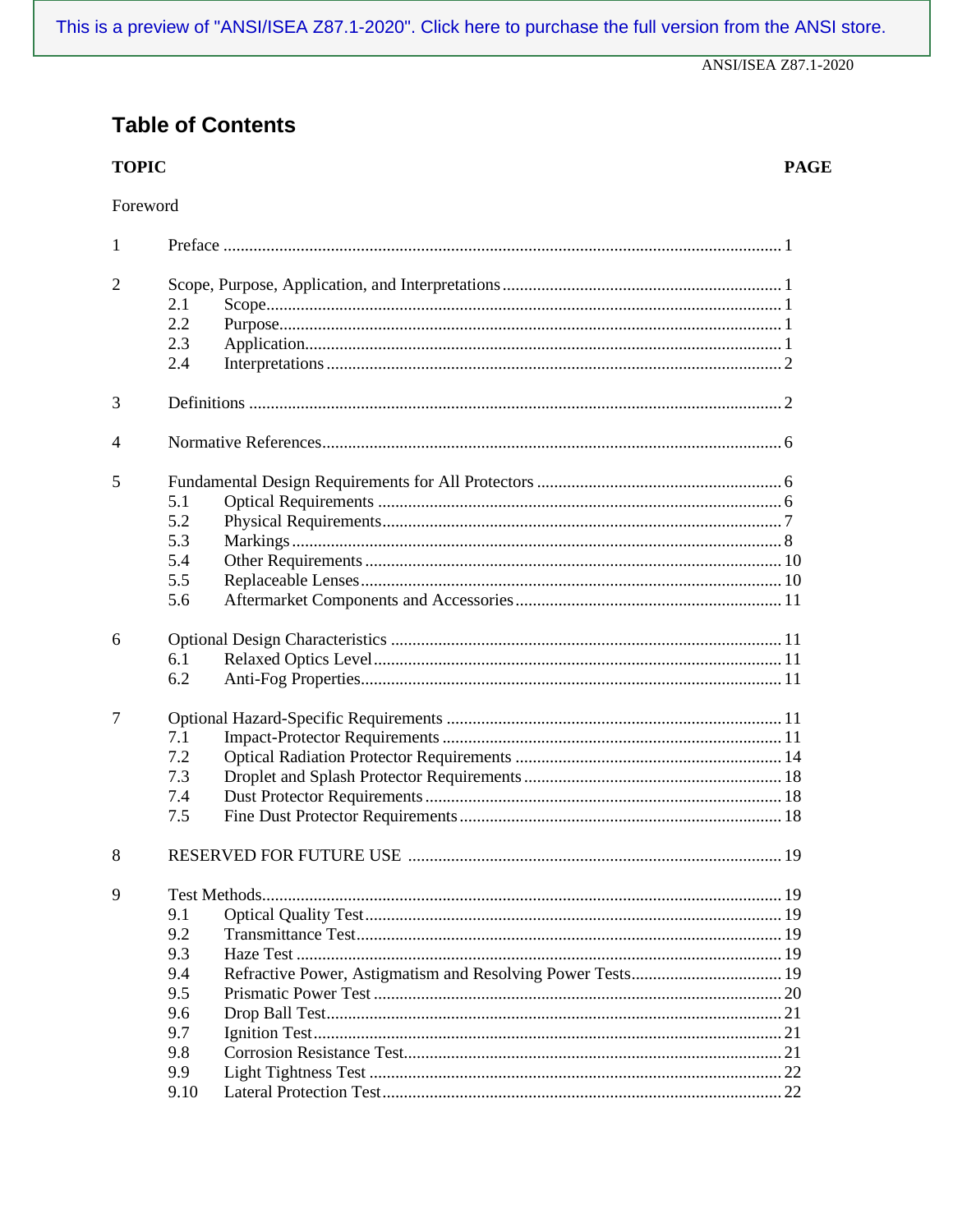|         | 9.11               |                                                                         |                                                                         |  |  |  |  |
|---------|--------------------|-------------------------------------------------------------------------|-------------------------------------------------------------------------|--|--|--|--|
|         | 9.12               |                                                                         |                                                                         |  |  |  |  |
|         | 9.13               |                                                                         |                                                                         |  |  |  |  |
|         | 9.14               |                                                                         |                                                                         |  |  |  |  |
|         | 9.15               |                                                                         |                                                                         |  |  |  |  |
|         | 9.16               | Angular Dependence of Luminous Transmittance Test for Automatic Welding |                                                                         |  |  |  |  |
|         |                    |                                                                         |                                                                         |  |  |  |  |
|         | 9.17               |                                                                         |                                                                         |  |  |  |  |
|         | 9.18               |                                                                         |                                                                         |  |  |  |  |
|         | 9.19               |                                                                         |                                                                         |  |  |  |  |
|         | 9.20               |                                                                         |                                                                         |  |  |  |  |
| 10      |                    |                                                                         |                                                                         |  |  |  |  |
|         | 10.1               |                                                                         |                                                                         |  |  |  |  |
|         | 10.2               |                                                                         |                                                                         |  |  |  |  |
|         | 10.3               |                                                                         |                                                                         |  |  |  |  |
|         | 10.4               |                                                                         |                                                                         |  |  |  |  |
|         | 10.5               |                                                                         |                                                                         |  |  |  |  |
|         |                    |                                                                         |                                                                         |  |  |  |  |
| Annexes | Annex A            |                                                                         |                                                                         |  |  |  |  |
|         | Annex B            |                                                                         |                                                                         |  |  |  |  |
|         | Annex C            |                                                                         |                                                                         |  |  |  |  |
|         | Annex D            |                                                                         | Lateral (Side) Coverage Illustration (Medium Headform) (informative) 39 |  |  |  |  |
|         |                    |                                                                         |                                                                         |  |  |  |  |
|         | Annex E<br>Annex F |                                                                         |                                                                         |  |  |  |  |
|         |                    |                                                                         |                                                                         |  |  |  |  |
|         | Annex G            |                                                                         | Illustrations to Aid in Refractive Power, Astigmatism and Resolving     |  |  |  |  |
|         | Annex H            |                                                                         |                                                                         |  |  |  |  |
|         | Annex I            |                                                                         |                                                                         |  |  |  |  |
|         | Annex J            |                                                                         |                                                                         |  |  |  |  |
|         | Annex K            |                                                                         |                                                                         |  |  |  |  |
|         | Annex L            |                                                                         |                                                                         |  |  |  |  |
|         |                    |                                                                         |                                                                         |  |  |  |  |
| Tables  | Table 1            |                                                                         | Tolerance on Refractive Power, Astigmatism and Resolving Power -        |  |  |  |  |
|         |                    |                                                                         |                                                                         |  |  |  |  |
|         | Table 2            |                                                                         |                                                                         |  |  |  |  |
|         |                    |                                                                         |                                                                         |  |  |  |  |
|         | Table 3            |                                                                         |                                                                         |  |  |  |  |
|         | Table 4            |                                                                         | Minimum Thickness Requirements for Prescription Lenses 10               |  |  |  |  |
|         | Table 5            |                                                                         | Tolerance on Refractive Power, Astigmatism and Resolving Power -        |  |  |  |  |
|         |                    |                                                                         |                                                                         |  |  |  |  |
|         | Table 6            |                                                                         |                                                                         |  |  |  |  |
|         | Table 7            |                                                                         |                                                                         |  |  |  |  |
|         | Table 8            |                                                                         | Transmittance Requirements for Ultraviolet Filter Lenses  16            |  |  |  |  |
|         | Table 9            |                                                                         |                                                                         |  |  |  |  |
|         | Table 10           |                                                                         | Transmittance Requirements for Visible Light Filter Lenses  17          |  |  |  |  |
|         | Table 11           |                                                                         | Transmittance Requirements for Special Purpose Filter Lenses 17         |  |  |  |  |
|         | Table 12           |                                                                         | Switching Index Requirements for Automatic Darkening                    |  |  |  |  |
|         | Table 13           |                                                                         |                                                                         |  |  |  |  |
|         |                    |                                                                         |                                                                         |  |  |  |  |